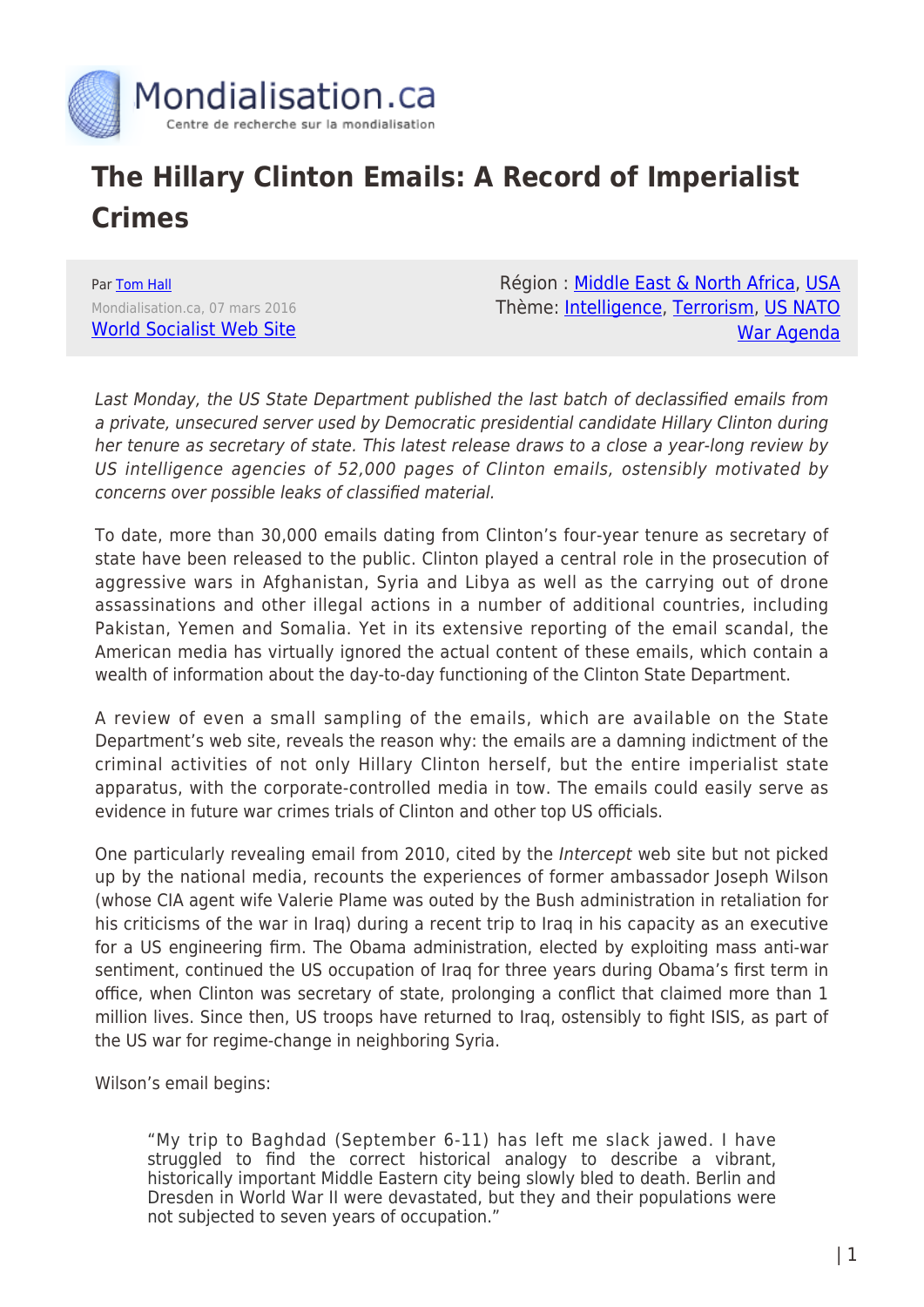Describing the rampant racism and sadism among US occupation troops, Wilson writes,

"Shirts with mushroom clouds [for sale at a gift shop on a US military base at the Baghdad airport] conveyed the Baghdad weather as 32,000 degrees and partly cloudy. Others referred to Arabs as camel jockeys and those were the least offensive… The service people don't see themselves there to bring peace, light, joy or even democracy to Iraq. They are there to kill the 'camel jockeys.'"

Hundreds more emails deal with the US-led proxy war in Libya, in which Clinton played a leading role. As a recent series of articles in the New York Times confirmed, Clinton was the leading advocate in the White House for the clandestine arming of "rebel" militias comprised largely of Islamic fundamentalists, which comprised the main fighting force against the regime of Muammar Gaddafi.

One email from February 2011, written by a veteran diplomat before the launching of the US-NATO war that ended with the murder of Gaddafi, lays out proposals for the construction of a future "post-Gaddafi" political order in Libya. The memo recommends the use of the United Nations to lend political legitimacy to the imperialist carve-up of the country.

"A UN 'hat' for multinational/international assistance efforts could be effective," the author states bluntly. However, the extensive involvement of Italy, whose participation in the war marked a return to the scene of its bloody colonial occupation, should, the author recommends, be "kept relatively low-profile." Another email chain discusses how to disburse the tens of billions of dollars of frozen Libyan assets stolen by the imperialist powers during the regime-change operation.

Many other emails concern the organization and coordination of the Obama administration's drone assassination program, which has killed thousands in Afghanistan and Pakistan alone. "Twenty-two of the emails on Mrs. Clinton's server have now been classified as 'top secret' at the demand of the CIA because they discuss the program to hunt and kill terrorist suspects using drone strikes, as well as other intelligence operations and sources," the New York Times noted two weeks ago, prior to the latest release. "The emails [also] contain direct and indirect references to secret programs," the newspaper added obliquely.

One such secret program was the bribing of high-ranking officials in the Afghan government by the CIA. "[The US embassy in Afghanistan's] line has been and will be the standard approach–that we refrain from comment on stories discussing intelligence matters," one embassy official writes in a 2010 email, in response to an impending New York Times story revealing that Muhammad Zia Salehi, head of the Afghan National Security Council, was on the CIA payroll. Later reports by the Times revealed that former President Hamid Karzai for years received shopping bags full of cash from the CIA on a regular basis.

Dozens of emails document the collusion between the corporate-controlled media and the State Department in containing the fallout from the release of US diplomatic cables by Wikileaks. In one 2010 exchange, Washington Postwriter Craig Whitlock reaches out to the State Department to request "a mechanism to receive [the] State [Department's] input" before running a series of articles based on cables revealing the existence of a secret US drone base in the Seychelles Islands, off the coast of Somalia.

The exchange demonstrates that the major newspapers, including theWashington Post and the New York Times, provided the State Department with advance printed copies of every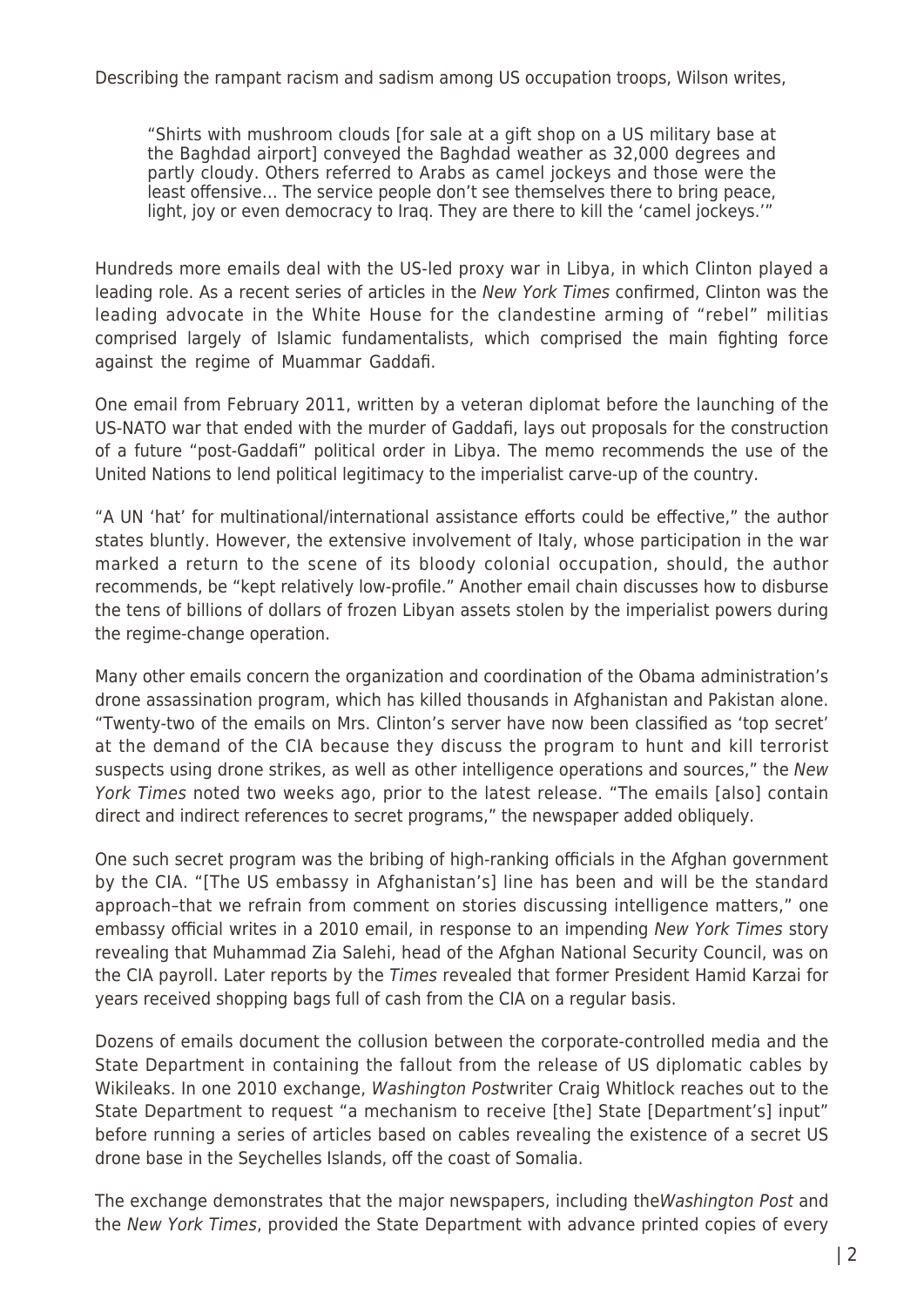cable about which they planned to write, along with drafts to the White House, to be redacted or censored at their discretion. In a conversation between Whitlock's State Department handlers, they note approvingly that the practice "was extremely helpful in preparing our redaction requests, as well as anticipating what damage control we'd need to do in diplomatic channels." Another email describes an editorial by theWashington Post calling for the prosecution of Wikileaks editor Julian Assange and Chelsea (then Bradley) Manning as "helpful," adding, "We'll try and get pickup in [the] international media."

Clinton also received hundreds of emails via her private server from Sidney Blumenthal, a former advisor in the Bill Clinton administration, who served as the head of Hillary's 2008 presidential campaign. Blumenthal, then an employee of the Clinton Family Foundation, functioned as a de facto backchannel intelligence gatherer and advisor for Clinton, despite not officially being a member of her staff. It was Blumenthal's 2015 testimony to the House Select Committee on Benghazi, the Republican-controlled body set up for the purpose of torpedoing the likely presidential run of Clinton, which revealed the existence of Clinton's private email server.

Blumenthal sent Clinton a wide array of intelligence reports from foreign countries targeted by US imperialism. In one email, he passes on concerns that Islamist militias in Libya might retaliate against the assassination of Osama bin Laden, using weapons obtained from the United States. In another, he recounts the furtive dealings between the Muslim Brotherhood and the Egyptian military to smother the Egyptian revolution, writing that the two will "continue to work together secretly in an effort to establish a stable government" and create "a secure environment throughout the country" for investment.

In another email, Blumenthal advises Clinton on how to orchestrate the cover-up of the circumstances surrounding the assassination of bin Laden in a cross-border raid into Pakistan by US Special Forces. As a report by investigative journalist Seymour Hersh later made clear, the official version of bin Laden's death was a collection of lies from start to finish.

"Show [the pictures of bin Laden's body] to members of Congress in a special secure room, something like when members were permitted to view Abu Ghraib pictures," Blumenthal writes.

"Each of them will emerge speaking to the national and local press on what they have seen… Having members of Congress testify to the reality of the photos will suppress any potential 'Deather' movement, that the administration has either fabricated the event or suppressed some aspect of it."

What the ultimate outcome of the Clinton email scandal will be is not yet clear. An FBI criminal investigation into the emails is ongoing, with signs that the case might be headed to a grand jury. On Wednesday, a former employee of Clinton's 2008 presidential campaign, Bryan Pagliano, who set up the private email server in Clinton's home, was granted immunity by federal investigators as part of the investigation.

La source originale de cet article est [World Socialist Web Site](http://www.wsws.org/en/articles/2016/03/07/clin-m07.html)